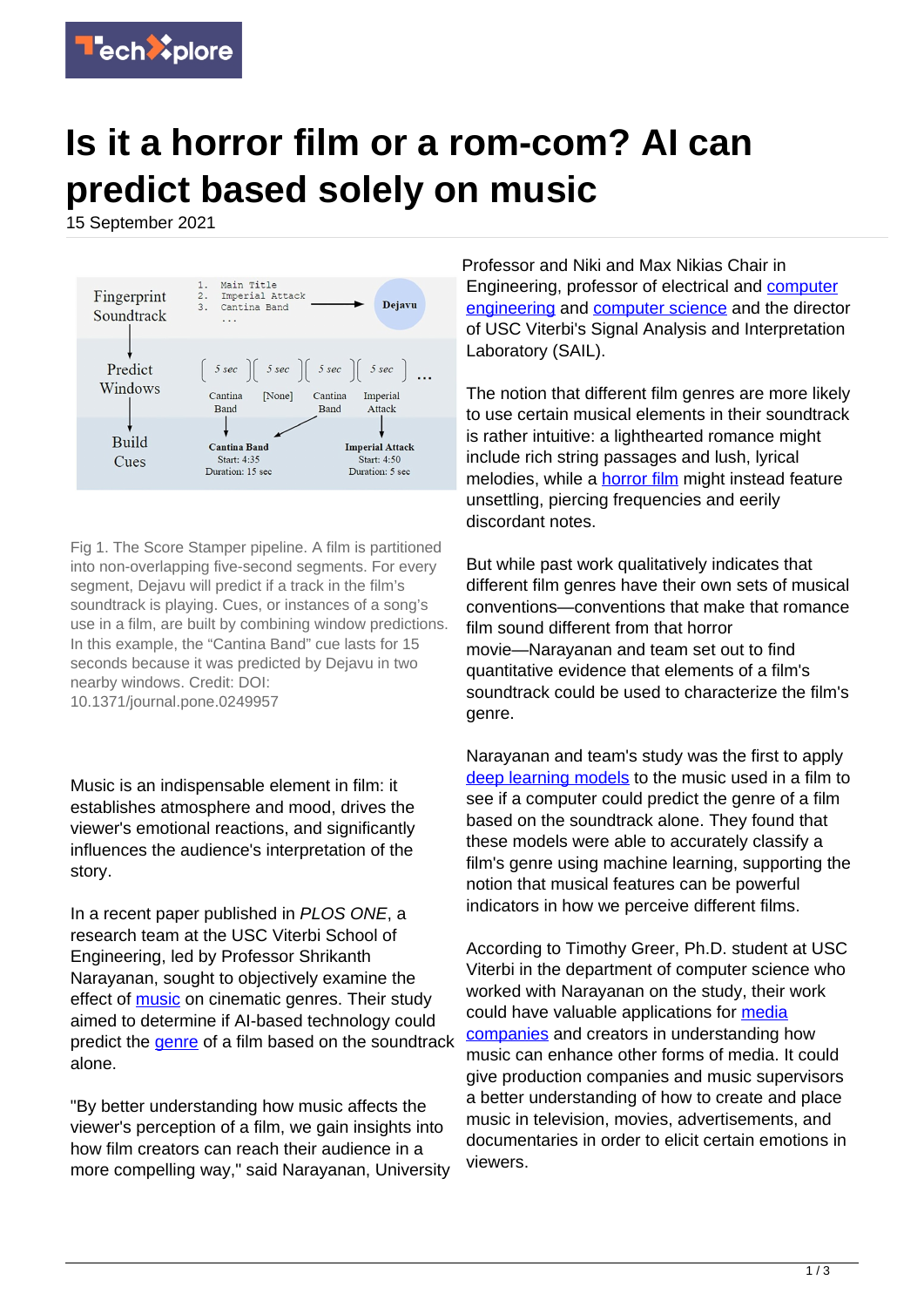

In addition to Narayanan and Greer, the research team for the study included Dillon Knox, a Ph.D. student in the department of electrical and computer engineering, and Benjamin Ma, who graduated from USC in 2021 with a B.S. in computer science, a master's in computer science, and a minor in music production. (Ma was also named one of the two 2021 USC Schwarzman Scholars.) The team worked within the Center for Computational Media Intelligence, a research group in SAIL.

## **Predicting genre from soundtrack**

In their study, the group examined a dataset of 110 popular films released between 2014 and 2019. They used genre classification listed on the Internet Movie Database (IMDb), to label each film as action, comedy, drama, horror, romance, or science-moments in a film and how musical cues dictate fiction, with many of the [films](https://techxplore.com/tags/films/) spanning more than one of these genres.

Next, they applied a deep learning network that extracted the auditory information, like timbre, harmony, melody, rhythm, and tone from the music and score of each film. This network used machine learning to analyze these musical features and proved capable of accurately classifying the genre of each film based on these features alone.

The group also interpreted these models to determine which musical features were most indicative of differences between genres. The models didn't give specifics as to which types of notes or instruments were associated with each genre, but they were able to establish that tonal and timbral features were most important in predicting the film's genre.

"Laying this groundwork is really exciting because we can now be more precise in the kinds of questions that we want to ask about how music is used in film," said Knox. "The overall film experience is very complicated and being able to computationally analyze its impact and the choices and trends that go into its construction is very exciting."

## **Future directions**

Narayanan and his team examined the auditory information from each film using a technology known as audio fingerprinting, the same technology that enables services like Shazam to identify songs from a database by listening to recordings, even when there are sound effects or other background noise present. This technology allowed them to look at where the musical cues happen in a film and for how long.

"Using audio fingerprinting to listen to all of the audio from the film allowed us to overcome a limitation of previous film music studies, which usually just looked at the film's entire soundtrack album without knowing if or when songs from the album appear in the film," said Ma. In the future, the group is interested in taking advantage of this capability to study how music is used in specific how the narrative of the film evolves over its course.

"With the ever-increasing access to both film and music, it has never been more crucial to quantitatively study how this media affects us," Greer said. "Understanding how music works in conjunction with other forms of media can help us devise better viewing experiences and make art that's moving and impactful."

 **More information:** Benjamin Ma et al, A computational lens into how music characterizes genre in film, PLOS ONE (2021). [DOI:](http://dx.doi.org/10.1371/journal.pone.0249957) [10.1371/journal.pone.0249957](http://dx.doi.org/10.1371/journal.pone.0249957)

Provided by University of Southern California